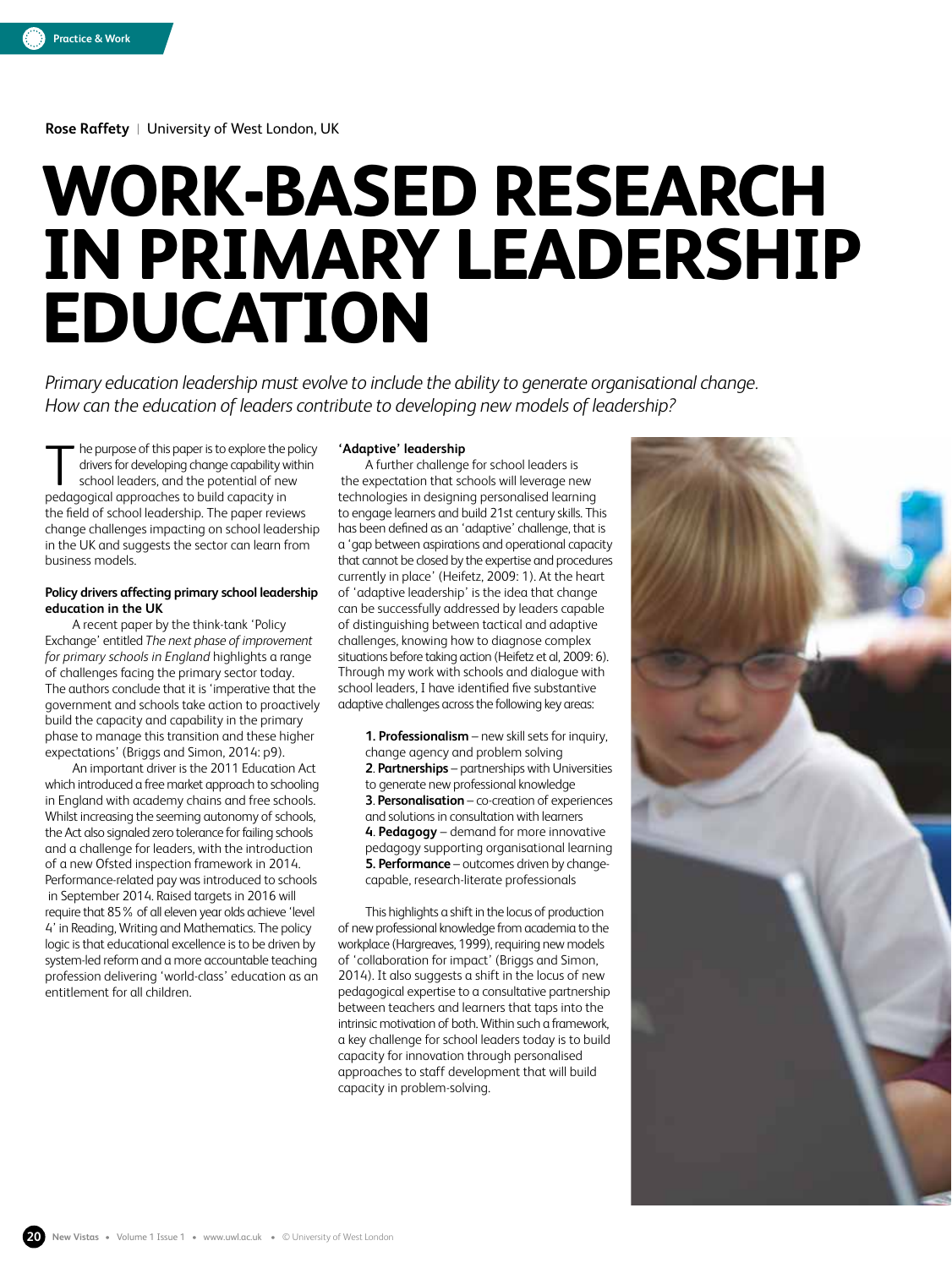*A key challenge for school leaders today is to build capacity for innovation through personalised approaches to staff development that will build capacity in problem-solving* 

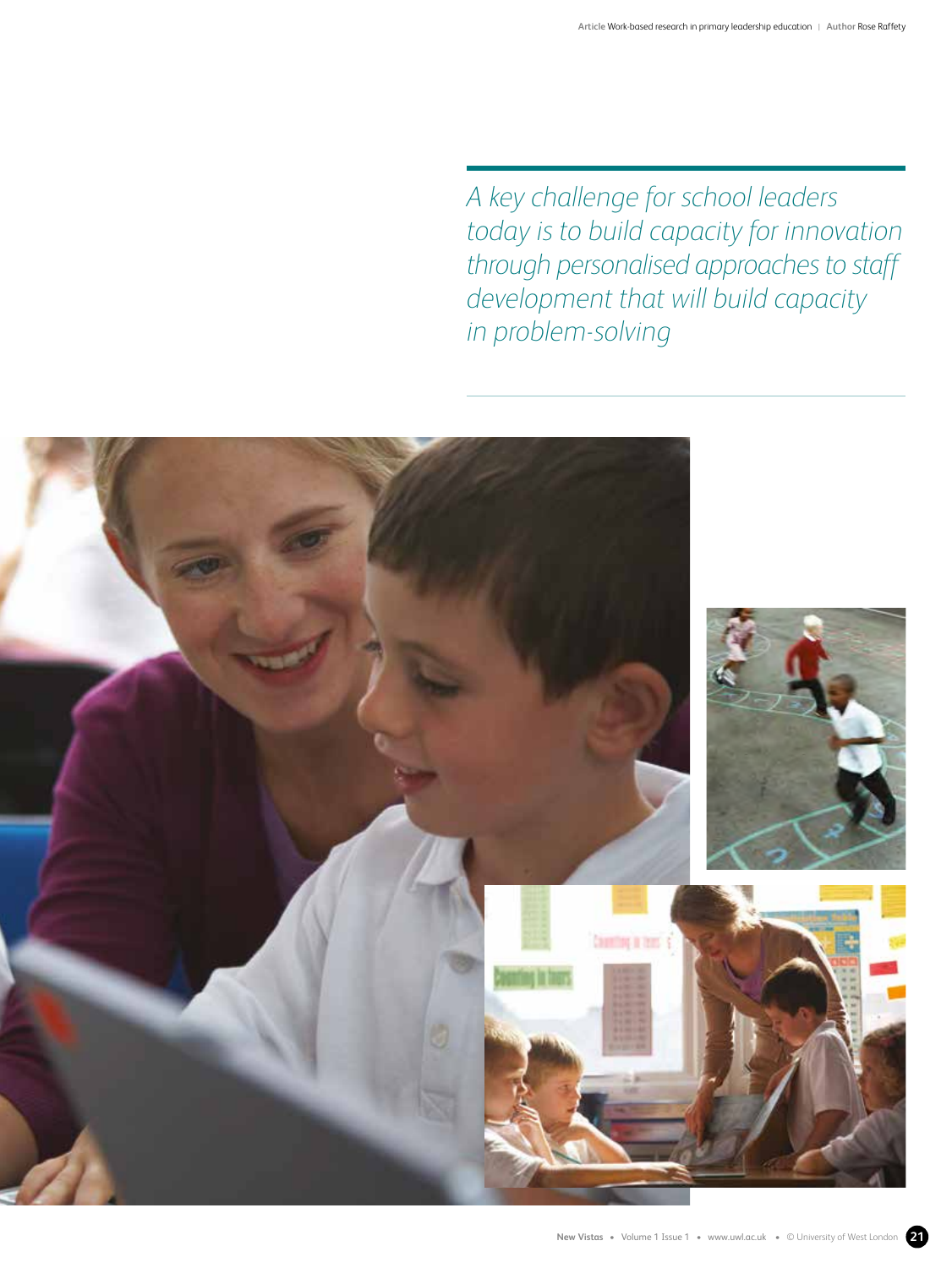

### **Introducing personalised learning in schools**

Interestingly, the challenge around personalisation of learning in schools is not dissimilar to the challenge around personalisation of service delivery in business (Pralahad and Ramaswamy, 2013). John Fallon, Chief Executive of Pearson, defines the leadership challenge within businesses committed to personalising services as 'defining a problem that's worth solving, bringing together the most talented people you can and then giving them the resources to go on and solve it' (*The Times*, 9 August 2014). It is arguable that the function of leadership today, whether in business or education, is to sponsor a culture of continuous learning (Senge, 1990) where problems can be identified, defined and solved in order to secure competitive advantage within a broader knowledge economy. The skills requirements of a global knowledge economy are key drivers in setting the agenda for 21st century professional learning, alongside social capital and finance capitalism (Kagia, 2003). At the same time, as far back as 2001, a report by the Organisation for Economic Cooperation and Development (OECD) highlighted a weak culture of investment in Research and Development in schools as an issue preventing change capability in the face of 21st policy challenges (OECD, 2001: 66). So, both schools and business face similar challenges that providers of postgraduate education for school leaders need to consider when designing courses.

What all this suggests, perhaps, is the need to re-frame professional learning for school leaders in terms of building capacity for change within a knowledge ecosystem (Nonaka and Takeuchi, 1995). Few of the insights on organisational change have been systematically applied to the education leadership sector, where arguably they have much to offer in supporting capability for innovation within the current climate.

#### **Pedagogical principles and processes in the design of work-based research**

Quality professional development comprises opportunities for engaging in learning that is workbased and contextually relevant (Hargreaves, 1999). Brown (2009) has developed an entire model of change-by-design learning processes derived from contextually relevant design thinking in the workplace. He argues that a core feature of design thinking is the sequencing of processes related to identifying, defining, ideating, prototyping and testing 'wicked issues' or problems (Brown, 2009: 16). Brown's approach has much in common with Tan's approach to problem-based learning of 'unstructured problems' (Tan, 2003: 2). This includes the development of skills in metacognition, self-regulated learning, and higher order thinking within in a framework where technology becomes a tool to enhance 'solutionbased thinking' (Tan, 2003: 208).

Image

**© University of West London**